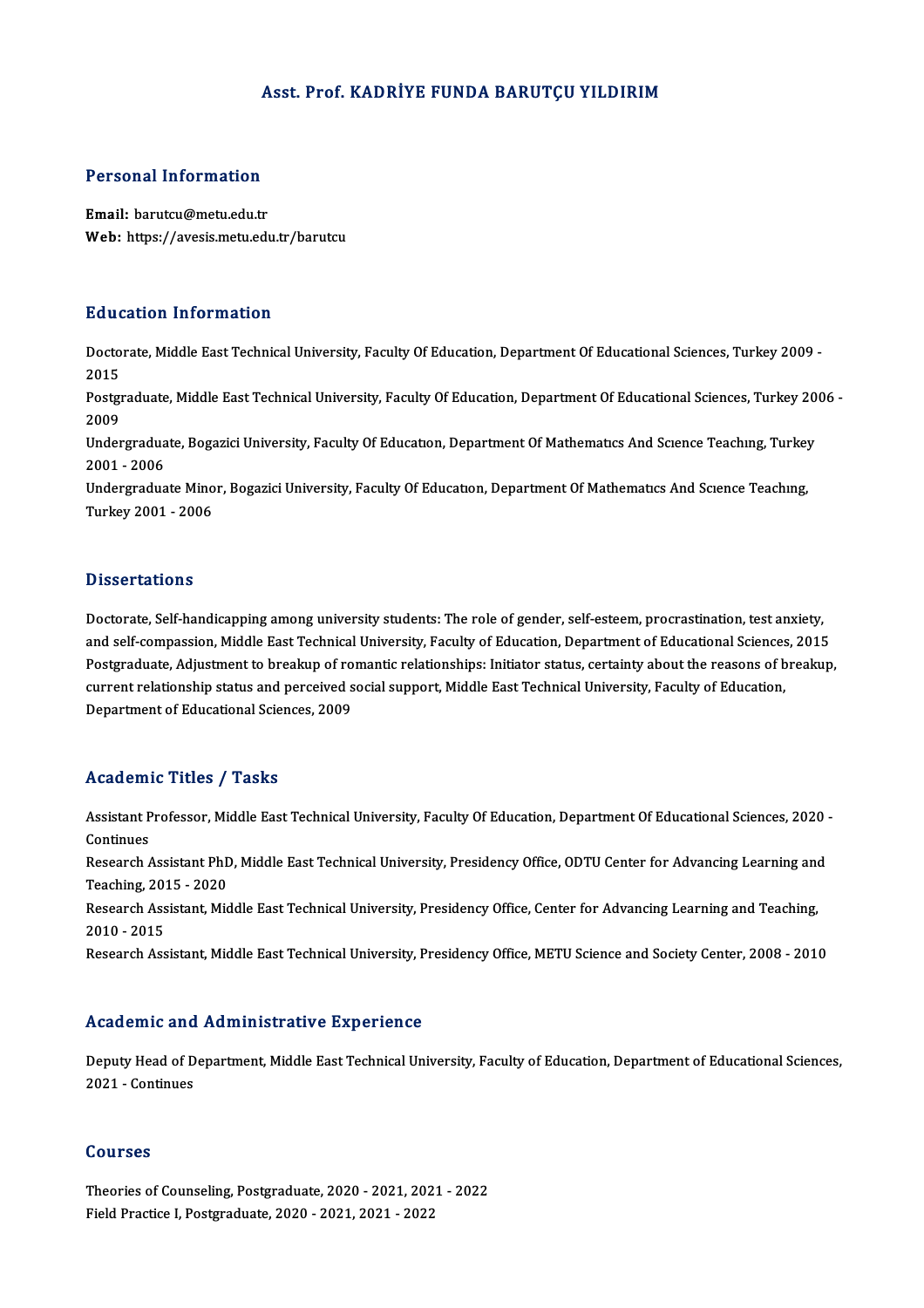Guidance,Undergraduate,2019 -2020,2020 -2021,2021 -2022 Guidance, Undergraduate, 2019 - 2020, 2020 - 2021, 2021 - 2022<br>Principles and Techniques of Counseling, Postgraduate, 2021 - 2022<br>Educational Baychology, Undergraduate, 2019, 2010, 2010, 2020 Guidance, Undergraduate, 2019 - 2020, 2020 - 2021, 2021 - 2022<br>Principles and Techniques of Counseling, Postgraduate, 2021 - 2021<br>Educational Psychology, Undergraduate, 2018 - 2019, 2019 - 2020<br>Introduction to Education, U Principles and Techniques of Counseling, Postgraduate, 2021 - 2022<br>Educational Psychology, Undergraduate, 2018 - 2019, 2019 - 2020<br>Introduction to Education, Undergraduate, 2020 - 2021

## Articles Published in Journals That Entered SCI, SSCI and AHCI Indexes

- rticles Published in Journals That Entered SCI, SSCI and AHCI Indexes<br>I. Self-Handicapping Among University Students: The Role of Procrastination, Test Anxiety, Self-Self-Handicapping Among Uni<br>Esteem, and Self-Compassion<br>Vildinim E. P., Domin A Self-Handicapping Al<br>Esteem, and Self-Con<br>Yildirim F. B. , Demir A.<br>PSYCHOLOCICAL PERO Esteem, and Self-Compassion<br>Yildirim F. B. , Demir A.<br>PSYCHOLOGICAL REPORTS, vol.123, no.3, pp.825-843, 2020 (Journal Indexed in SSCI)<br>Preakun Adjustment in Young Adulthood
- Yildirim F. B. , Demir A.<br>PSYCHOLOGICAL REPORTS, vol.123, no.3, pp.82<br>II. Breakup Adjustment in Young Adulthood<br>BARUTCU YILDIRIM K. F. , Demir A. G. PSYCHOLOGICAL REPORTS, vol.123, n<br>Breakup Adjustment in Young Ad<br>BARUTÇU YILDIRIM K. F. , Demir A. G.<br>JOUPMAL OF COUNSELING AND DEVE JOURNAL OF COUNSELING AND DEVELOPMENT, vol.93, no.1, pp.38-44, 2015 (Journal Indexed in SSCI)

### Articles Published in Other Journals

- Thicles Published in Other Journals<br>I. Online counseling and ethics: A systematic review of empirical research<br>PULATM PARITCU VU DIRIM K F PULAT M., BARUTÇU YILDIRIM K.F.<br>PULAT M., BARUTÇU YILDIRIM K.F.<br>The Journal of Clinical and Montal H Online counseling and ethics: A systematic review of empirical research<br>PULAT M., BARUTÇU YILDIRIM K. F.<br>The Journal of Clinical and Mental Health Counseling, vol.1, no.2, pp.1-12, 2021 (Other Refereed National Journals)<br>P PULAT M., BARUTÇU YILDIRIM K. F.<br>The Journal of Clinical and Mental Health Counseling, vol.1, no.2, p<br>II. Romantic relationship satisfaction in emerging adulthood<br>Barutçu Yıldırım K. F., Aydın G., Sancak-Aydın G.
- The Journal of Clinical and Mental Health Counse<br>**Romantic relationship satisfaction in emer**<br>Barutçu Yıldırım K. F. , Aydın G., Sancak-Aydın G.<br>Turkich Journal of Education val 10, no 4, np 31 Turkish Journal of Education, vol.10, no.4, pp.319-332, 2021 (Other Refereed National Journals)
- III. The views of undergraduate students and academic advisors on the academic advising process ÇAPAAYDINY.,GÜNERİO.,ERETE.,BARUTÇUYILDIRIMK.F. The views of undergraduate students and academic advisors on the acception of the state of the SCI)<br>CAPA AYDIN Y., GÜNERİ O., ERET E., BARUTÇU YILDIRIM K. F.<br>Yükseköğretim Dergisi, vol.9, no.2, pp.139-148, 2019 (Journal In CAPA AYDIN Y., GÜNERİ O., ERET E., BARUTÇU YILDIRIM K. F.<br>Yükseköğretim Dergisi, vol.9, no.2, pp.139-148, 2019 (Journal Indexed in ESCI)<br>IV. Students views, experiences and suggestions with respect to academic honesty in h
- Yükseköğretim Dergisi, vol.9, r<br>Students views, experience<br>a phenomenological study<br>PAPUTCU VU DIBIM K E ERE Students views, experiences ar<br>a phenomenological study<br>BARUTÇU YILDIRIM K.F., ERET E.<br>Journal of Hisbor Education and S a phenomenological study<br>BARUTÇU YILDIRIM K. F. , ERET E.<br>Journal of Higher Education and Science, vol.8, no.1, pp.202-210, 2018 (Other Refereed National Journals)
- BARUTÇU YILDIRIM K. F. , ERET E.<br>Journal of Higher Education and Science, vol.8, no.1, pp.202-210, 2018 (Other Refereed National Journal of Higher Education and Science, vol.8, no.1, pp.202-210, 2018 (Other Refereed Nation Journal of Higher Education and Scienc<br>Kendini Engellemenin Yordayıcılar<br>BARUTÇU YILDIRIM K. F. , DEMİR A. G.<br>Fee Făitim Dergisi vel 18 nn 676 701 Kendini Engellemenin Yordayıcıları Olarak Öz Saygı, Öz Anlayış ve Akad<br>BARUTÇU YILDIRIM K. F. , DEMİR A. G.<br>Ege Eğitim Dergisi, vol.18, pp.676-701, 2017 (Other Refereed National Journals)<br>Üniversite Öğrensilerinin Üniversi BARUTÇU YILDIRIM K. F. , DEMİR A. G.<br>Ege Eğitim Dergisi, vol.18, pp.676-701, 2017 (Other Refereed National Journals)<br>VI. Üniversite Öğrencilerinin Üniversitede Sunulabilecek HizmetlereYönelik İhtiyaçları

- Ege Eğitim Dergisi, vol.18, pp.676-701, 2017 (Other Refereed National Journals)<br>Üniversite Öğrencilerinin Üniversitede Sunulabilecek HizmetlereYönelik İhtiyaç<br>GÜNERİ O., BARUTÇU YILDIRIM K. F. , ÇAPA AYDIN Y., OWEN JR D. J GÜNERİ 0., BARUTÇU YILDIRIM K. F. , ÇAPA AYDIN Y., OWEN JR D. J. , ÇELEN DEMİRTAŞ S.<br>Pamukkale Üniversitesi Eğitim Fakültesi Dergisi, vol.41, pp.17-28, 2017 (Refereed Journals of<br>VII. Üniversite öğrencilerinin üniversitede
- Pamukkale Üniversitesi Eğitim Fakültesi Dergisi, vol.41, pp.17-28, 2017 (Refereed Journals of Other Institutions)<br>Üniversite öğrencilerinin üniversitede sunulabilecek hizmetlere yönelik ihtiyaçları GÜNERİO.,BARUTÇUYILDIRIMK.F. ,ÇAPAAYDINY.,OWENJRD. J. ,ÇELENDEMİRTAŞ S. Pamukkale Üniversitesi Eğitim Fakültesi Dergisi, vol.41, pp.17-28, 2017 (Other Refereed National Journals)
- VIII. Üniversite öğrencilerinin memnuniyet düzeyi ve ilişkili değişkenler BARUTÇU YILDIRIM K.F., GÜNERİ O., ÇAPA AYDIN Y. Eğitimde Kuram ve Uygulama, vol.11, pp.521-533, 2015 (Other Refereed National Journals)

IX. Predicting college student success college engagement and perceived English language proficiency Eğitimde Kuram ve Uygulama, vol.11, pp.521-533, 2015 (Othe<br>Predicting college student success college engagemen<br>ÇAPA AYDIN Y., GÜNERİ O., BARUTÇU YILDIRIM K. F. , ÇAĞ P.<br>CUKUROVA UNIVERSITY FACULTY OF EDUCATION JOURNAL CUKUROVA UNIVERSITY FACULTY OF EDUCATION JOURNAL, vol.44, pp.229-240, 2015 (Other Refereed National<br>Journals) ÇAPA AYE<br>CUKUROV<br>Journals)

### Books&Book Chapters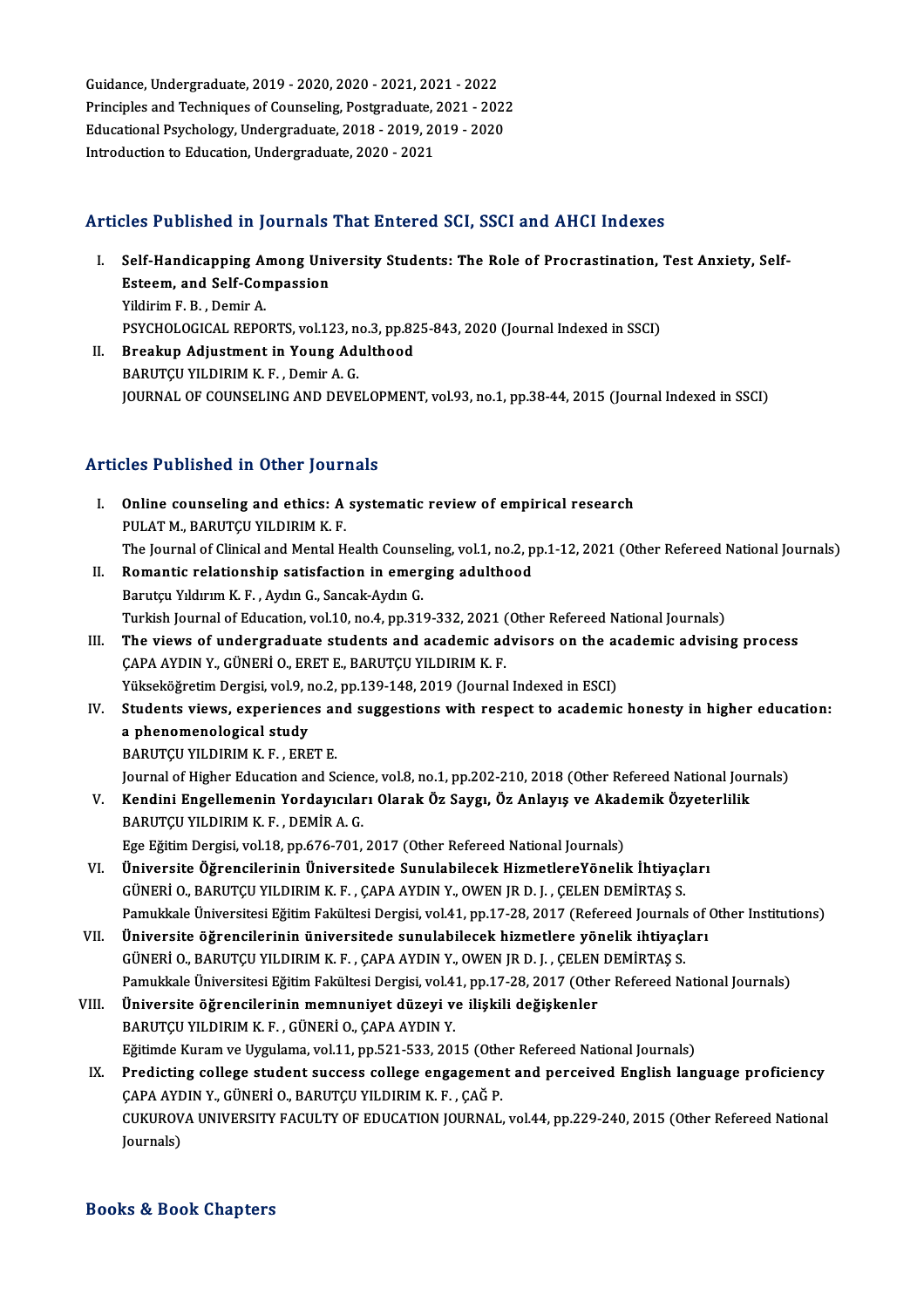- I.<br>I. Siber Zorbalığın Sonuçları<br>PARIITCILVILDIPIM K.F. Siber Zorbalığın Sonuç<br>BARUTÇU YILDIRIM K. F.<br>in: Siber Zerbalık İbrabir Siber Zorbalığın Sonuçları<br>BARUTÇU YILDIRIM K. F.<br>in: Siber Zorbalık, İbrahim Tanrıkulu, Editor, Anı Yayıncılık, pp.210-222, 2020<br>Ten sünesinde kanalasılan sonluklar BARUTÇU YILDIRIM K. F.<br>in: Siber Zorbalık, İbrahim Tanrıkulu, Edi<br>II. Tez sürecinde karşılaşılan zorluklar
- in: Siber Zorbalık, İbrahim Tanr<br><mark>Tez sürecinde karşılaşılan z</mark><br>Barutçu Yıldırım K. F. , Onaylı S.<br>in: Eğitim bilimlerinde yenililder in: Eğitim bilimlerinde yenilikler ve nitelik arayışı , Ö. Demirel,S. Dinçer, Editor, Pegem A Yayıncılık, Ankara, pp.677-690, 2016 Barutçu Yıldırım K.F., Onaylı S.
- III. Self-esteem and self-types Onaylı S., BARUTÇU YILDIRIM K.F. in: Psychology and the search for certainty in everyday life, , Editor, Atiner, Atina, pp.181-192, 2013

## Refereed Congress / Symposium Publications in Proceedings

- efereed Congress / Symposium Publications in Proceedings<br>I. University Students' Attitudes and Preferences Towards Online Counseling<br>RAPUTCU VU DIBLA K F 1994 Gongress 7 Syr<br>University Students' A<br>BARUTÇU YILDIRIM K.F. BARUTÇU YILDIRIM K. F.<br>22th International Psychological Counseling and Guidance Congress, Muş, Turkey, 7 - 10 October 2021 BARUTÇU YILDIRIM K. F.<br>22th International Psychological Counseling and Guidance Congress, Muş, Turkey, 7<br>II. Online Counseling and Ethics: A Systematic Review of Empirical Research<br>PULATM, BARUTCU VU DIRIM K. F.
- 22th International Psychological Coordine Counseling and Ethics: A<br>PULAT M., BARUTÇU YILDIRIM K.F. PULAT M., BARUTÇU YILDIRIM K. F.<br>22th International Psychological Counseling and Guidance Congress, Muş, Turkey, 7 - 10 October 2021 PULAT M., BARUTÇU YILDIRIM K. F.<br>22th International Psychological Counseling and Guidance Congress, Muş, Turkey, 7 - 10 October 2021<br>III. University Students' Views, Preferences and Suggestions with Respect to Online Couns
- 22th International Psychological Counseling<br>University Students' Views, Preference:<br>Barutçu Yıldırım K. F. , Onaylı S., Taşkesen N.<br>The European Conference on Educational Be University Students' Views, Preferences and Suggestions with Respect to Online Counseling<br>Barutçu Yıldırım K. F. , Onaylı S., Taşkesen N.<br>The European Conference on Educational Research (ECER) 2021, Geneve, Switzerland, 6 Barutçu Yıldırım K. F. , Onaylı S., Taşkesen N.<br>The European Conference on Educational Research (ECER) 2021, Geneve, Switzerland, 6 - 10 September 2021, pp.1 The European Conference on Educational Research (ECER) 2021, Geneve, Switzerland, 6 - 10 September 202<br>pp.1<br>IV. Psychometric Properties of the Self Compassion Scale-Short Form among Turkish Young Adults<br>Poputau Vilduum K.E
- pp.1<br>Psychometric Properties of the Self Com<br>Barutçu Yıldırım K. F. , Onaylı S., Taşkesen N.<br>Wilth International Eurosian Educational Bo Psychometric Properties of the Self Compassion Scale-Short Form among Turkish Yo<br>Barutçu Yıldırım K. F. , Onaylı S., Taşkesen N.<br>VIIIth International Eurasian Educational Research Congress, Aksaray, Turkey, 7 - 10 July 202 Barutçu Yıldırım K. F. , Onaylı S., Taşkesen N.<br>1992 - V. V. Turkey, 7 - 10 July 2021<br>1992 - V. Turkish Adaptation and Psychometric Evaluation of Relationship Mindfulness Measure
- TAŞKESEN N., BARUTÇU YILDIRIM K.F. Turkish Adaptation and Psychometric Evaluation of Relationship Mindfulness Measu<br>TAŞKESEN N., BARUTÇU YILDIRIM K. F.<br>VIIIth International Eurasian Educational Research Congress, Aksaray, Turkey, 7 - 10 July 2021<br>Türkiye'de TAŞKESEN N., BARUTÇU YILDIRIM K. F.<br>VIIIth International Eurasian Educational Research Congress, Aksaray, Turke<br>VI. Türkiye'deki üniversitelerde sunulan üniversiteye uyum hizmetleri.<br>Altunay Yılmaz H. BARITCU VII DIRIM K.
- VIIIth International Eurasian Educational Research Congress, Aksaray, T<br>Türkiye'deki üniversitelerde sunulan üniversiteye uyum hizmet<br>Altunay-Yılmaz H., BARUTÇU YILDIRIM K. F. , GÜNERİ O., ÇAPA AYDIN Y.<br>IV. International C VI. Türkiye'deki üniversitelerde sunulan üniversiteye uyum hizmetleri.<br>Altunay-Yılmaz H., BARUTÇU YILDIRIM K. F. , GÜNERİ O., ÇAPA AYDIN Y.<br>IX. International Congress on Psychological Counseling and Guidance in Higher Educ
- VII. Araştırma görevlilerinin öğretimle ilgili ihtiyaçlarına yönelik nitel bir araştırma Çapa Aydın Y., Eret E., Barutçu Yıldırım K. F., Aydın G., Güneri O., Çağ P. Araştırma görevlilerinin öğretimle ilgili ihtiyaçlarına yönelik nitel bir araştırma<br>Çapa Aydın Y., Eret E., Barutçu Yıldırım K. F. , Aydın G., Güneri O., Çağ P.<br>6th International Eurasian Educational Congress, İstanbul, Tu
- VIII. A Phenomenological Study on Romantic Relationship Breakup<br>Barutçu Yıldırım K. F., Aydın G., Çağ P., Kayabol Akçabozan N. B., Aydın G. S. 6th International Eurasian Educational Congress, İstanbul, Turkey, 19 - 22 Ju<br>A Phenomenological Study on Romantic Relationship Breakup<br>Barutçu Yıldırım K. F. , Aydın G., Çağ P., Kayabol Akçabozan N. B. , Aydın G. S.<br>29th A Phenomenological Study on Romantic Relationship Breakup<br>Barutçu Yıldırım K. F. , Aydın G., Çağ P., Kayabol Akçabozan N. B. , Aydın G. S.<br>28th International Educational Sciences Congress, Ankara, Turkey, 25 - 28 April 201
	- IX. Emerging Adults' Romantic Relationship Satisfaction 28th International Educational Sc.<br>Emerging Adults' Romantic Re<br>Barutçu Yıldırım K. F. , Aydın G. S.<br>20th International Congress on B. 20th International Congress on Psychological Counseling and Guidance, Samsun, Turkey, 25 - 27 October 2018, pp.737 Barutçu Yıldırım K.F., Aydın G.S. 20th International Congress on Psychological Counseling and Guidance, Samsun, Turkey, 29<br>pp.737<br>X. University Students' Views and Experiences With Respect To Academic Honesty<br>PAPUTCU VU DIPIM K.E., ERET ORHAN E
	- pp.737<br>University Students' Views and Exper<br>BARUTÇU YILDIRIM K. F. , ERET ORHAN E.<br>26th International Conference on Educatio University Students' Views and Experiences With Respect To Acad<br>BARUTÇU YILDIRIM K. F. , ERET ORHAN E.<br>26th International Conference on Educational Sciences, 20 - 23 April 2017<br>Ter sünesinde kansılasılan reglukları Eğitim BARUTÇU YILDIRIM K. F., ERET ORHAN E.<br>26th International Conference on Educational Sciences, 20 - 23 April<br>XI. Tez sürecinde karşılaşılan zorluklar: Eğitim fakültesi Örneği<br>Banıtay Yıldınım K. E., Onaylı S.
	- 26th International Conference<br>Tez sürecinde karşılaşılan z<br>Barutçu Yıldırım K.F., Onaylı S.<br>25 Hlusal Eğitim Bilimleri Kong Tez sürecinde karşılaşılan zorluklar: Eğitim fakültesi Örneği<br>Barutçu Yıldırım K. F. , Onaylı S.<br>25. Ulusal Eğitim Bilimleri Kongresi, Antalya, Turkey, 21 - 24 April 2016, pp.646-647<br>Akademik danısmanlık uygulamasının değe
- Barutçu Yıldırım K. F. , Onaylı S.<br>25. Ulusal Eğitim Bilimleri Kongresi, Antalya, Turkey, 21 24 April 201<br>XII. **Akademik danışmanlık uygulamasının değerlendirilmesi**<br>ÇAPA AYDIN Y., GÜNERİ O., ERET ORHAN E., BARUTÇU YILDI 25. Ulusal Eğitim Bilimleri Kongresi, Antalya, Turkey, 21 - 24 April 201<br><mark>Akademik danışmanlık uygulamasının değerlendirilmesi</mark><br>ÇAPA AYDIN Y., GÜNERİ O., ERET ORHAN E., BARUTÇU YILDIRIM K. F.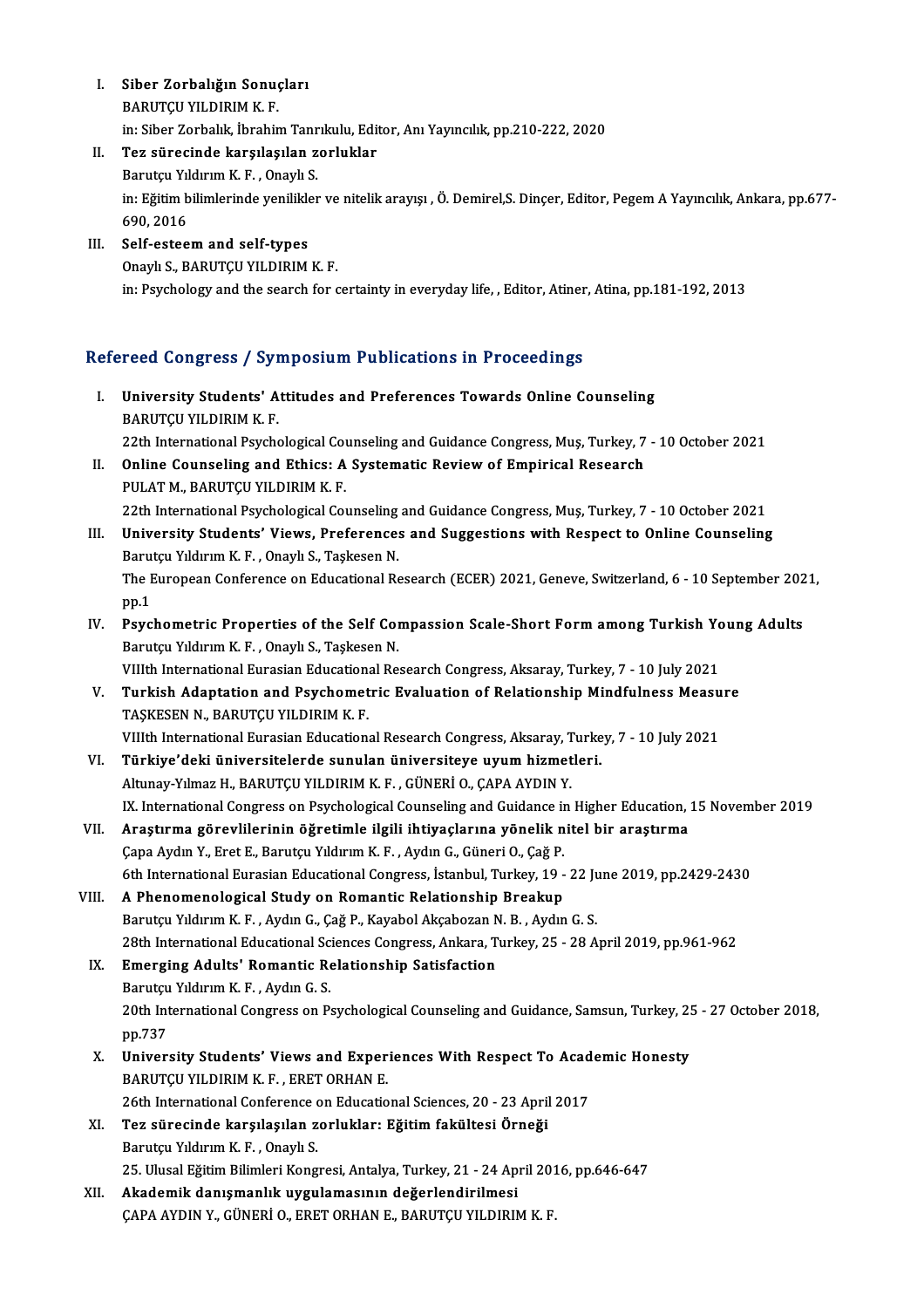25. Ulusal Eğitim Bilimleri Kongresi, Antalya, Turkey, 21 - 24 April 2016<br>Persentians of asademis advisers and students about asademis

XIII. Perceptions of academic advisors and students about academic advising program Holding a mirror<br>for service improvement 25. Ulusal Eğitim Bilimleri Ko<br>Perceptions of academic<br>for service improvement<br>CARA AYDIN V. CÜNERİ O. E for service improvement<br>ÇAPA AYDIN Y., GÜNERİ O., ERET ORHAN E., BARUTÇU YILDIRIM K. F.<br>. The European Conference on Educational Research, 7 - 11 September 2015<br>Alumni and student oninions researding areas of improvement i

ÇAPAAYDINY.,GÜNERİO.,ERETORHANE.,BARUTÇUYILDIRIMK.F.

- XIV. Alumni and student opinions regarding areas of improvement in undergraduate education and The European Conference on Edu<br>Alumni and student opinions r<br>competences of the graduates<br>CÜNEPLO SÜMEP H C CAČ P P Alumni and student opinions regarding areas of improvement in undergraded competences of the graduates<br>GÜNERİ O., SÜMER H. C. , ÇAĞ P., BARUTÇU YILDIRIM K. F. , AYDIN G., ÇAPA AYDIN Y.<br>European Conference on Educational Be competences of the graduates<br>GÜNERİ O., SÜMER H. C. , ÇAĞ P., BARUTÇU YILDIRIM K. F. , AYDIN G., ÇAPA AYD<br>European Conference on Educational Research (ECER), 8 - 11 September 2015<br>Üniversite öğrensilerinin besarı ve basarı GÜNERİ O., SÜMER H. C. , ÇAĞ P., BARUTÇU YILDIRIM K. F. , AYDIN G., ÇAPA AYDIN Y.<br>European Conference on Educational Research (ECER), 8 - 11 September 2015<br>XV. Üniversite öğrencilerinin başarı ve başarısızlıklarını etkiley European Conference on Educational Research (ECER), 8 - 1<br>Üniversite öğrencilerinin başarı ve başarısızlıklarını e<br>ÇAĞ P., BARUTÇU YILDIRIM K. F. , GÜNERİ O., ÇAPA AYDIN Y.<br>VIII. Üniversiteler Beikeleijk Denyama ve Behberl Üniversite öğrencilerinin başarı ve başarısızlıklarını etkileyen faktörlere nitel bi<br>ÇAĞ P., BARUTÇU YILDIRIM K. F. , GÜNERİ O., ÇAPA AYDIN Y.<br>VIII. Üniversiteler Psikolojik Danışma ve Rehberlik Sempozyumu, Turkey, 9 - 10 CAĞ P., BARUTÇU YILDIRIM K. F. , GÜNERİ O., ÇAPA AYDIN Y.<br>10 April 2015 - VIII. Üniversiteler Psikolojik Danışma ve Rehberlik Sempozyumu, Turkey, 9 - 10 April 2015<br>10 XVI. Investigating the role of Facebook usage, life VIII. Üniversiteler Psikolojik Danışma ve Rehberlik Sempozyum<br>Investigating the role of Facebook usage, life satisfactic<br>predicting the loneliness of Turkish university student.<br>Cež B. Barutay Vilduum K. E. Aydu C. Erkan A Investigating the role of Facebook usage, life<br>predicting the loneliness of Turkish university<br>Çağ P., Barutçu Yıldırım K. F. , Aydın G., Erkan Atik Z.<br>Istanbul 2012 World Congress of Baysholagian Cou Istanbul 2013 World Congress of Psychological Counseling and Guidance, İstanbul, Turkey, 8 - 11 September 2013,<br>pp.205-206 Çağ P., Barutçu Yıldırım K. F., Aydın G., Erkan Atik Z. Istanbul 2013 World Congress of Psychological Counseling and Guidance, İstanbul, Turkey, 8 - 11 September 20<br>pp.205-206<br>XVII. Predicting college student success and gains: College engagement and perceived English language<br>
- pp.205-206<br>Predicting c<br>proficiency Predicting college student success and gains: College<br>proficiency<br>Çapa Aydın Y., Barutçu Yıldırım K. F. , Yerin-Güneri O., Çağ P.<br>ECEP (The Euronean Conference on Educational Bessarsh G

proficiency<br>Çapa Aydın Y., Barutçu Yıldırım K. F. , Yerin-Güneri O., Çağ P.<br>ECER (The European Conference on Educational Research Conference), İstanbul, Turkey, 9 - 13 September 2013,<br>pp.1-5 Çapa Aydın Y., Barutçu Yıldırım K. F., Yerin-Güneri O., Çağ P. ECER (The European Conference on Educational Research Conference), İs<br>
pp.1-5<br>
XVIII. Üniversite Düzeyinde Öğrenci Memnuniyeti ve İlişkili Değişkenler<br>
Verin Cüneri O, Cana Aydın V, Barutçu Vıldırım K, E

## pp.1-5<br>**Üniversite Düzeyinde Öğrenci Memnuniyeti ve**<br>Yerin Güneri O., Çapa Aydın Y., Barutçu Yıldırım K. F.<br>Annlied Education Congress, Ankara, Turkey, 12, 15 Üniversite Düzeyinde Öğrenci Memnuniyeti ve İlişkili Değişkenler<br>Yerin Güneri O., Çapa Aydın Y., Barutçu Yıldırım K. F.<br>Applied Education Congress, Ankara, Turkey, 13 - 15 September 2012, pp.194-195<br>Communisation in asadem

Yerin Güneri O., Çapa Aydın Y., Barutçu Yıldırım K. F.<br>Applied Education Congress, Ankara, Turkey, 13 - 15 September 2012, pp.194-195<br>XIX. Communication in academic context and job satisfaction: Research assistants' perspe Applied Education Congress, Ankara, Turkey, 13 - 15 September 2012, pp.194-195<br>Communication in academic context and job satisfaction: Research assist<br>Dolunay Cuğ F., Ceylandağ R., Barutçu Yıldırım K. F.<br>Applied Education Communication in academic context and job satisfaction: Research assista<br>Dolunay Cuğ F., Ceylandağ R., Barutçu Yıldırım K. F.<br>Applied Education Congress, Ankara, Turkey, 13 - 15 September 2012, pp.172-173<br>The Seale for Eme

Dolunay Cuğ F., Ceylandağ R., Barutçu Yıldırım K. F.<br>Applied Education Congress, Ankara, Turkey, 13 - 15 September 2<br>XX. The Scale for Emotional Reactions Following the Breakup Applied Education Congress, Ankara, Turk<br>The Scale for Emotional Reactions Fo<br>BARUTÇU YILDIRIM K. F. , ÇAPA AYDIN Y.<br>2rd World Conference on Peychology, Co. 3rd World Conference on Psychology, Counselling and Guidance (WCPCG), Efes, Turkey, 9 - 12 May 2012, vol.84, pp.786-790 BARUTÇU YILDIRIM K.F., ÇAPA AYDIN Y. 3rd World Conference on Psychology, Counsel<br>pp.786-790<br>XXI. Breakup adjustment in young adulthood<br>Bonutau Vilduum K.E. Domin A.C.

## pp.786-790<br>Breakup adjustment in young<br>Barutçu Yıldırım K. F. , Demir A. G.<br>Cımrus International Cenference e Breakup adjustment in young adulthood<br>Barutçu Yıldırım K. F. , Demir A. G.<br>Cyprus International Conference on Educational Research, Güzelyurt, Cyprus (Kktc), 8 - 10 February 2012, pp.1<br>Relationabin baturean self esteem and

## Barutçu Yıldırım K. F. , Demir A. G.<br>Cyprus International Conference on Educational Resea:<br>XXII. Relationship between self-esteem and self-types<br>Onaylı S., Barutçu Yıldırım K. F. Cyprus International Conferen<br>Relationship between self-e<br>Onaylı S., Barutçu Yıldırım K. F.<br>Eth Annual International Confe

5th Annual International Conference on Psychology, Athens, Greece, 30 May - 02 June 2011, pp.52

### Supported Projects

Supported Projects<br>ÇAPA AYDIN Y., GÜNERİ O., ERET ORHAN E., ÇAĞ P., BARUTÇU YILDIRIM K. F. , Project Supported by Higher Education<br>Institutions, Arestume Cönevillerine Vönelik Etkik Öğretim Pregramı Celistinilmesi, 2015, , ULPPULULA I LUJUUL<br>ÇAPA AYDIN Y., GÜNERİ O., ERET ORHAN E., ÇAĞ P., BARUTÇU YILDIRIM K. F. , Project Supporte<br>Institutions, Araştırma Görevlilerine Yönelik Etkili Öğretim Programı Geliştirilmesi, 2016 - 2017<br>Cüneri O. Cana ÇAPA AYDIN Y., GÜNERİ O., ERET ORHAN E., ÇAĞ P., BARUTÇU YILDIRIM K. F. , Project Supported by Higher Edu<br>Institutions, Araştırma Görevlilerine Yönelik Etkili Öğretim Programı Geliştirilmesi, 2016 - 2017<br>Güneri O., Çapa Ay Institutions, Araştırma Görevlilerine Yönelik Etkili Öğretim Programı Geliştirilmesi, 2016 - 2017<br>Güneri O., Çapa Aydın Y., Barutçu Yıldırım K. F. , Aydın G., Yumurtacı D., Project Supported by Higher Education<br>Institution Güneri O., Çapa Aydın Y., Barutçu Yıldırım K. F. , Aydın G., Yumurtacı D., Project Supported by Higher Edu<br>Institutions, Üniversite yaşamına katılım düzeyleri ODTÜ öğrencilerinin başarılarını nasıl etkiliyor, 2011 -<br>Yarman Institutions, Üniversite yaşamına katılım düzeyleri ODTÜ öğrencilerinin başarılarını nasıl etkiliyor, 2011 - 2011<br>Yarman Vural F. T. , Barutçu Yıldırım K. F. , Yıldırım N., İçdem B., TUBITAK Project, YazUzay, 2010 - 2010<br>T